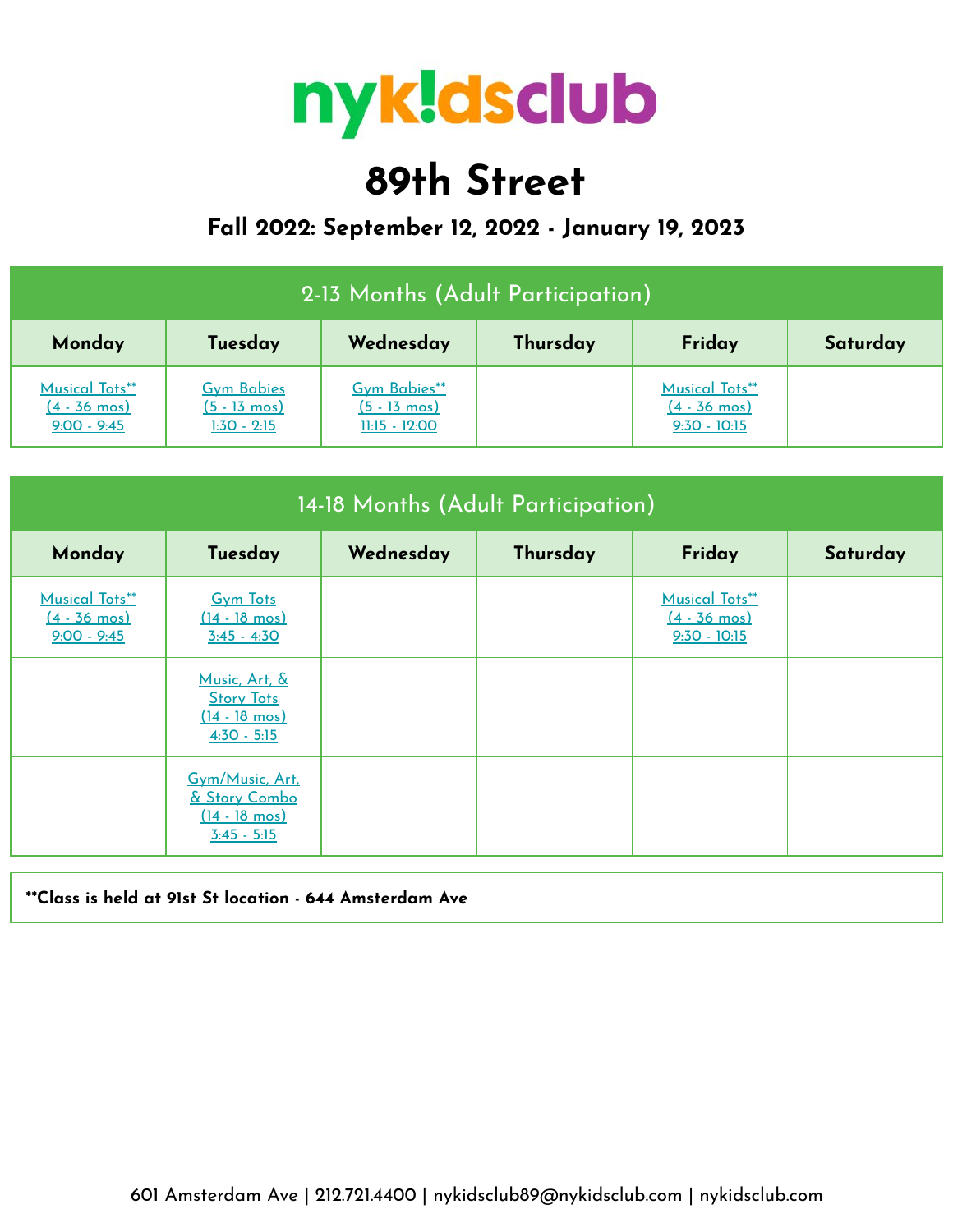| 19-23 Months (Adult Participation)                               |                                                               |                                                           |                                                               |                                                                   |          |  |  |
|------------------------------------------------------------------|---------------------------------------------------------------|-----------------------------------------------------------|---------------------------------------------------------------|-------------------------------------------------------------------|----------|--|--|
| Monday                                                           | Tuesday                                                       | Wednesday                                                 | Thursday                                                      | Friday                                                            | Saturday |  |  |
| <b>Musical Tots**</b><br>$(4 - 36 \text{ mos})$<br>$9:00 - 9:45$ | Preschool Prep**<br>$(18 - 23 \text{ mos})$<br>$9:30 - 11:30$ | Sports Kids**<br>$(19 - 23 \text{ mos})$<br>10:15 - 11:00 | Preschool Prep**<br>$(18 - 23 \text{ mos})$<br>$9:30 - 11:30$ | <b>Musical Tots**</b><br>$(4 - 36 \text{ mos})$<br>$9:30 - 10:15$ |          |  |  |
|                                                                  |                                                               |                                                           |                                                               | <b>STEM Kids</b><br>$(19 - 23 \text{ mos})$<br>$3:45 - 4:30$      |          |  |  |
|                                                                  |                                                               |                                                           |                                                               | <b>Gym Kids</b><br>$(19 - 23 \text{ mos})$<br>$4:30 - 5:15$       |          |  |  |
|                                                                  |                                                               |                                                           |                                                               | STEM/Gym<br>Combo<br>$(19 - 23 \text{ mos})$<br>$3:45 - 5:15$     |          |  |  |

| 24-36 Months (Adult Participation)                               |         |                                                               |          |                                                                   |          |  |  |
|------------------------------------------------------------------|---------|---------------------------------------------------------------|----------|-------------------------------------------------------------------|----------|--|--|
| Monday                                                           | Tuesday | Wednesday                                                     | Thursday | Friday                                                            | Saturday |  |  |
| <b>Musical Tots**</b><br>$(4 - 36 \text{ mos})$<br>$9:00 - 9:45$ |         | Sports Juniors**<br>$(24 - 36 \text{ mos})$<br>$9:15 - 10:00$ |          | <b>Musical Tots**</b><br>$(4 - 36 \text{ mos})$<br>$9:30 - 10:15$ |          |  |  |
| <b>STEM Juniors</b><br>$(24 - 36 \text{ mos})$<br>$3:45 - 4:30$  |         |                                                               |          | Ballet Juniors**<br>$(24 - 36 \text{ mos})$<br>$10:30 - 11:15$    |          |  |  |
| <b>Gym Juniors</b><br>$(24 - 36 \text{ mos})$<br>$4:30 - 5:15$   |         |                                                               |          |                                                                   |          |  |  |
| STEM/Gym<br>Combo<br>$(24 - 36 \text{ mos})$<br>$3:45 - 5:15$    |         |                                                               |          |                                                                   |          |  |  |

**\*\*Class is held at 91st St location - 644 Amsterdam Ave**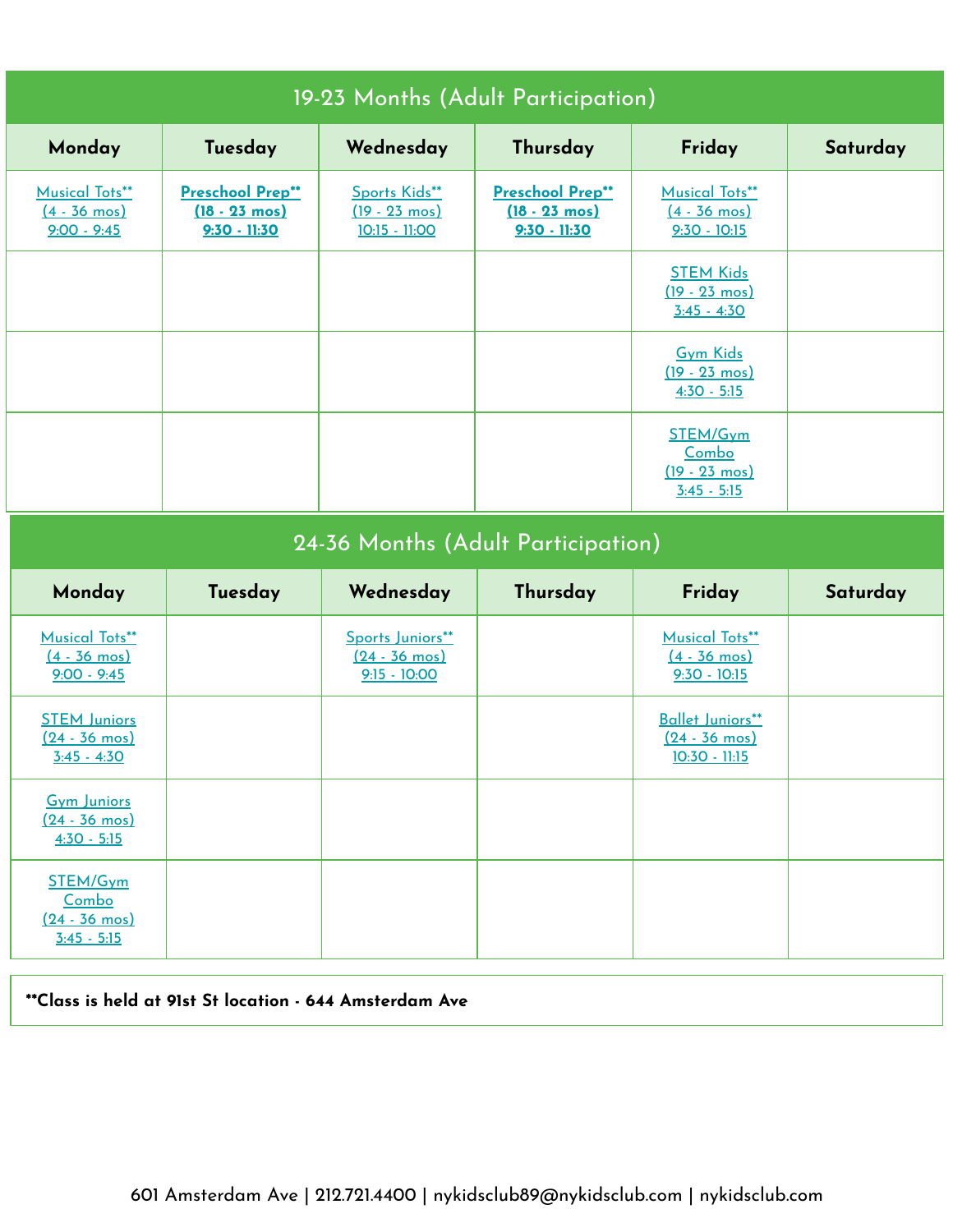| 2 1/2 - 3 1/2 Years (Independent Participation)                                       |                                                                                   |                                                                                                    |                                                                            |                                                                                 |                                                                                        |  |  |
|---------------------------------------------------------------------------------------|-----------------------------------------------------------------------------------|----------------------------------------------------------------------------------------------------|----------------------------------------------------------------------------|---------------------------------------------------------------------------------|----------------------------------------------------------------------------------------|--|--|
| Monday                                                                                | Tuesday                                                                           | Wednesday                                                                                          | Thursday                                                                   | Friday                                                                          | Saturday                                                                               |  |  |
| Sports I<br>$(2.5 - 3.5 \text{ yrs})$<br>$12:30 - 1:15$                               | Ultimate Fitness I<br>$(2.5 - 3.5 \text{ yrs})$<br>$12:30 - 1:15$                 | <b>Gymnastics 1</b><br>$(2.5 - 3.5 \text{ yrs})$<br>$12:30 - 1:15$                                 | Tumble & Dance<br>$(2.5 - 3.5 \text{ yrs})$<br>$12:30 - 1:15$              | <b>Ballet</b><br>Foundations I**<br>$(2.5 - 3.5 \text{ yrs})$<br>11:30 - 12:15  | <b>Gymnastics 1</b><br>$(2.5 - 3.5 \text{ yrs})$<br>$10:30 - 11:15$                    |  |  |
| <b>STEM I</b><br>$(2.5 - 3.5 \text{ yrs})$<br>$2:15 - 3:00$                           | <u>Music, Art, &amp;</u><br>Story I<br>$(2.5 - 3.5 \text{ yrs})$<br>$2:15 - 3:00$ | <b>STEM I</b><br>$(2.5 - 3.5 \text{ yrs})$<br>$3:45 - 4:30$                                        |                                                                            | <b>Gymnastics 1</b><br>$(2.5 - 3.5 \text{ yrs})$<br>$12:30 - 1:15$              | <b>STEM I</b><br>$(2.5 - 3.5 \text{ yrs})$<br>$11:15 - 12:00$                          |  |  |
|                                                                                       |                                                                                   | Sports 1<br>$(2.5 - 3.5 \text{ vrs})$<br>$4:30 - 5:15$                                             |                                                                            |                                                                                 |                                                                                        |  |  |
|                                                                                       |                                                                                   | <b>STEM/Sports</b><br>Combo<br>$(2.5 - 3.5 \text{ vrs})$<br>$3:45 - 5:15$                          |                                                                            |                                                                                 |                                                                                        |  |  |
|                                                                                       |                                                                                   | <b>Ballet</b><br>Foundations I**<br>$(2.5 - 3.5 \text{ yrs})$<br>$4:30 - 5:15$                     |                                                                            |                                                                                 |                                                                                        |  |  |
|                                                                                       |                                                                                   |                                                                                                    |                                                                            |                                                                                 |                                                                                        |  |  |
|                                                                                       |                                                                                   |                                                                                                    | 3 - 5 Years (Independent Participation)                                    |                                                                                 |                                                                                        |  |  |
| Monday                                                                                | Tuesday                                                                           | Wednesday                                                                                          | Thursday                                                                   | Friday                                                                          | Saturday                                                                               |  |  |
| <b>Gymnastics II/III</b><br>$(3.5 - 6.5 \text{ yrs})$<br>$3:30 - 4:15$                | Architects &<br><b>Engineers</b><br>$(3 - 5 \text{ yrs})$<br>$3:30 - 4:15$        | <b>World Art</b><br>$(3 - 5 \text{ yrs})$<br>$2:15 - 3:00$                                         | Architects &<br><b>Engineers</b><br>$(3 - 5 \text{ yrs})$<br>$2:15 - 3:00$ | <b>Famous Artists</b><br>$(3 - 5 \text{ yrs})$<br>$2:15 - 3:00$                 | <b>Gymnastics II/III</b><br>$(3.5 - 6.5 \text{ yrs})$<br>$9:00 - 9:45$                 |  |  |
| <b>Earth Explorers</b><br>$(3 - 5 \text{ yrs})$<br>$4:45 - 5:30$<br><b>NEW CLASS!</b> | <b>Gymnastics II/III</b><br>$(3.5 - 6.5 \text{ yrs})$<br>$4:45 - 5:30$            | Sports II/III<br>$(3.5 - 6.5 \text{ yrs})$<br>$3:30 - 4:15$                                        | <b>Gymnastics II/III</b><br>$(3.5 - 6.5 \text{ yrs})$<br>$3:30 - 4:15$     | <b>Ultimate Fitness</b><br>II/III<br>$(3.5 - 6.5 \text{ yrs})$<br>$3:30 - 4:15$ | <b>Architects &amp;</b><br><b>Engineers</b><br>$(3 - 5 \text{ yrs})$<br>$9:45 - 10:30$ |  |  |
|                                                                                       |                                                                                   | <b>Ballet</b><br><b>Foundations</b><br>$  /   ^{**}$<br>$(3.5 - 6.5 \text{ vrs})$<br>$3:30 - 4:15$ | <b>Gymnastics III/IV</b><br>$(5 - 10 \text{ yrs})$<br>$4:30 - 5:15$        | <b>History</b><br><b>Adventures</b><br>$(3 - 5 \text{ vrs})$<br>$4:45 - 5:30$   |                                                                                        |  |  |
|                                                                                       |                                                                                   | <b>Science</b><br>$(3 - 5 \text{ yrs})$<br>$4:30 - 5:15$                                           | <b>Math Magic</b><br>$(3 - 5 \text{ vrs})$<br>$4:30 - 5:15$                |                                                                                 |                                                                                        |  |  |